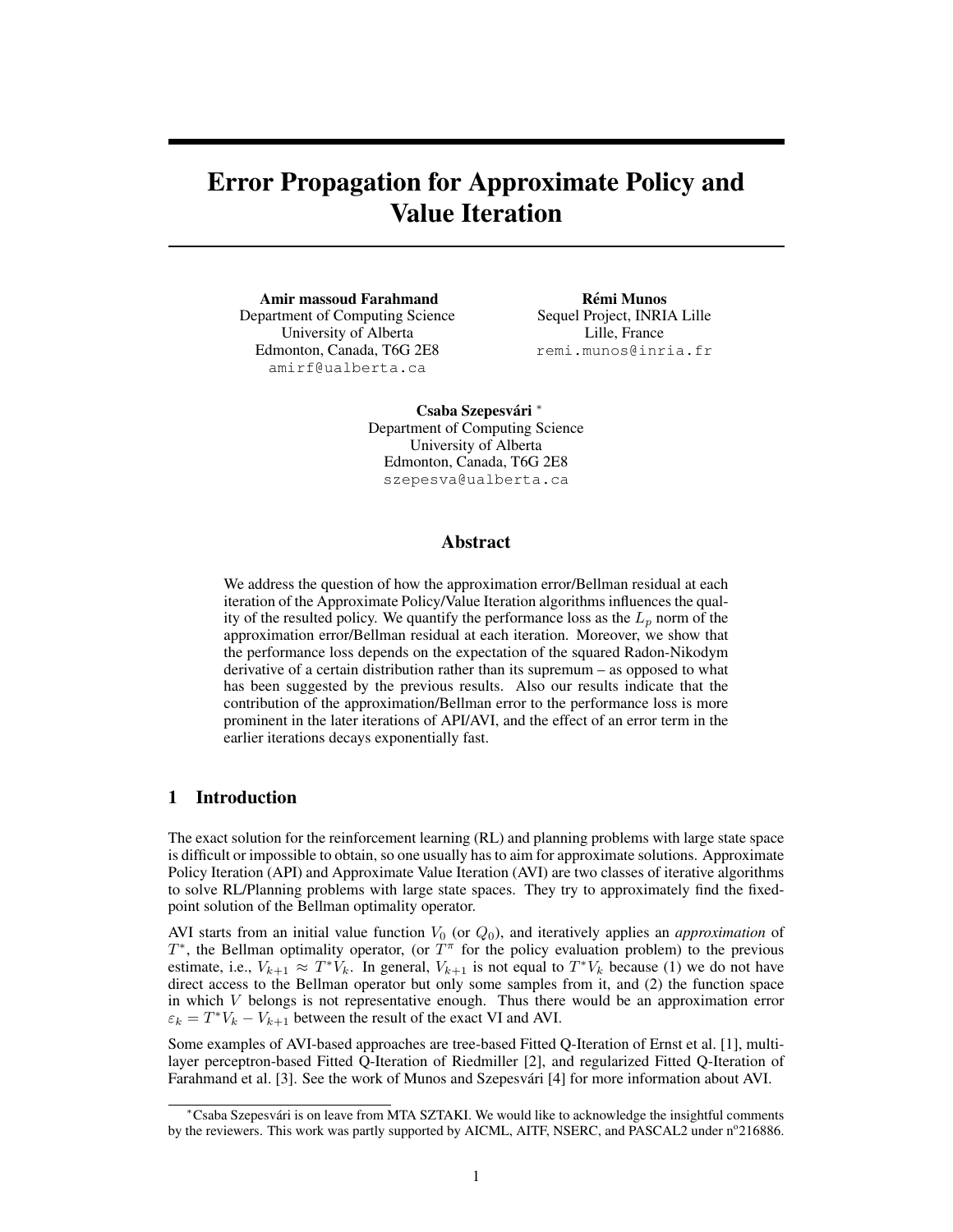API is another iterative algorithm to find an approximate solution to the fixed point of the Bellman *optimality* operator. It starts from a policy  $\pi_0$ , and then approximately *evaluates* that policy  $\pi_0$ , i.e., it finds a  $Q_0$  that satisfies  $T^{\pi_0}Q_0 \approx Q_0$ . Afterwards, it performs a policy improvement step, which is to calculate the greedy policy with respect to (w.r.t.) the most recent action-value function, to get a new policy  $\pi_1$ , i.e.,  $\pi_1(\cdot) = \arg \max_{a \in A} Q_0(\cdot, a)$ . The policy iteration algorithm continues by approximately evaluating the newly obtained policy  $\pi_1$  to get  $Q_1$  and repeating the whole process again, generating a sequence of policies and their corresponding approximate action-value functions  $Q_0 \to \pi_1 \to Q_1 \to \pi_2 \to \cdots$ . Same as AVI, we may encounter a difference between the approximate solution  $Q_k$  ( $T^{\pi_k}Q_k \approx Q_k$ ) and the true value of the policy  $Q^{\pi_k}$ , which is the solution of the fixed-point equation  $T^{\pi_k}Q^{\pi_k} = Q^{\pi_k}$ . Two convenient ways to describe this error is either by the Bellman residual of  $Q_k$  ( $\varepsilon_k = Q_k - T^{\pi_k} Q_k$ ) or the policy evaluation approximation error  $(\varepsilon_k = Q_k - Q^{\pi_k}).$ 

API is a popular approach in RL literature. One well-known algorithm is LSPI of Lagoudakis and Parr [5] that combines Least-Squares Temporal Difference (LSTD) algorithm (Bradtke and Barto [6]) with a policy improvement step. Another API method is to use the Bellman Residual Minimization (BRM) and its variants for policy evaluation and iteratively apply the policy improvement step (Antos et al. [7], Maillard et al. [8]). Both LSPI and BRM have many extensions: Farahmand et al. [9] introduced a nonparametric extension of LSPI and BRM and formulated them as an optimization problem in a reproducing kernel Hilbert space and analyzed its statistical behavior. Kolter and Ng [10] formulated an  $l_1$  regularization extension of LSTD. See Xu et al. [11] and Jung and Polani [12] for other examples of kernel-based extension of LSTD/LSPI, and Taylor and Parr [13] for a unified framework. Also see the proto-value function-based approach of Mahadevan and Maggioni [14] and iLSTD of Geramifard et al. [15].

A crucial question in the applicability of API/AVI, which is the main topic of this work, is to understand how either the approximation error or the Bellman residual at each iteration of API or AVI affects the quality of the resulted policy. Suppose we run API/AVI for  $K$  iterations to obtain a policy  $\pi_K$ . Does the knowledge that all  $\varepsilon_k$ s are small (maybe because we have had a lot of samples and used powerful function approximators) imply that  $V^{\pi_K}$  is close to the optimal value function  $V^*$ too? If so, how does the errors occurred at a certain iteration  $k$  **propagate** through iterations of API/AVI and affect the final performance loss?

There have already been some results that partially address this question. As an example, Proposition 6.2 of Bertsekas and Tsitsiklis [16] shows that for API applied to a finite MDP, we have  $\limsup_{k\to\infty} ||V^* - V^{\pi_k}||_{\infty} \le \frac{2\gamma}{(1-\gamma)^2} \limsup_{k\to\infty} ||V^{\pi_k} - V_k||_{\infty}$  where  $\gamma$  is the discount facto. Similarly for AVI, if the approximation errors are uniformly bounded  $(\Vert T^*V_k - V_{k+1} \Vert_{\infty} \leq \varepsilon)$ , we have  $\limsup_{k\to\infty} ||V^* - V^{\pi_k}||_{\infty} \le \frac{2\gamma}{(1-\gamma)^2} \varepsilon$  (Munos [17]).

Nevertheless, most of these results are pessimistic in several ways. One reason is that they are expressed as the supremum norm of the approximation errors  $\left\|V^{\pi_k} - V_k\right\|_{\infty}$  or the Bellman error  $\|\bar{Q}_k - T^{\pi_k}Q_k\|_{\infty}$ . Compared to  $L_p$  norms, the supremum norm is conservative. It is quite possible that the result of a learning algorithm has a small  $L_p$  norm but a very large  $L_{\infty}$  norm. Therefore, it is desirable to have a result expressed in  $L_p$  norm of the approximation/Bellman residual  $\varepsilon_k$ .

In the past couple of years, there have been attempts to extend  $L_{\infty}$  norm results to  $L_p$  ones [18, 17, 7]. As a typical example, we quote the following from Antos et al. [7]:

**Proposition 1** (Error Propagation for API – [7]). Let  $p \ge 1$  be a real and K be a positive integer. *Then, for any sequence of functions*  $\{Q^{(k)}\} \subset B(\mathcal{X} \times \overline{\mathcal{A}}; Q_{max})(0 \le k \le K)$ , the space of  $Q_{max}$ *bounded measurable functions, and their corresponding Bellman residuals*  $\varepsilon_k = Q_k - T^{\pi}Q_k$ , the *following inequalities hold:*

$$
\|Q^*-Q^{\pi_K}\|_{p,\rho}\leq \frac{2\gamma}{(1-\gamma)^2}\Big(C_{\rho,\nu}^{1/p}\max_{0\leq k< K}\|\varepsilon_k\|_{p,\nu}+\gamma^{\frac{K}{p}-1}\,R_{\text{max}}\Big),
$$

*where* R*max is an upper bound on the magnitude of the expected reward function and*

$$
C_{\rho,\nu} = (1 - \gamma)^2 \sum_{m \ge 1} m \gamma^{m-1} \sup_{\pi_1, \dots, \pi_m} \left\| \frac{d(\rho P^{\pi_1} \cdots P^{\pi_m})}{d\nu} \right\|_{\infty}
$$

.

This result indeed uses  $L_p$  norm of the Bellman residuals and is an improvement over results like Bertsekas and Tsitsiklis [16, Proposition 6.2], but still is pessimistic in some ways and does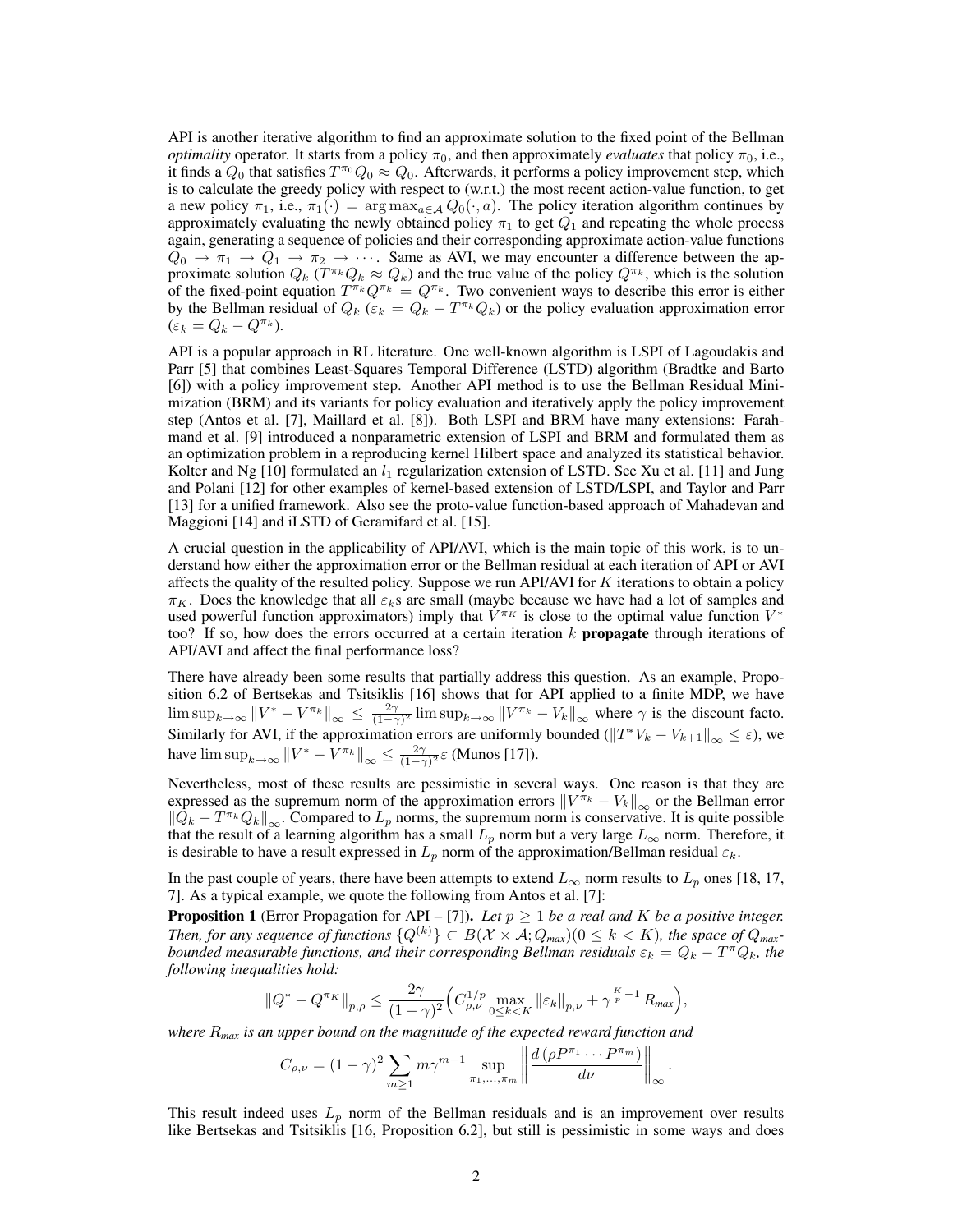not answer several important questions. For instance, this result implies that the uniform-over-alliterations upper bound  $\max_{0\leq k\leq K} ||\varepsilon_k||_{p,\nu}$  is the quantity that determines the performance loss. One may wonder if this condition is really necessary, and ask whether it is better to put more emphasis on earlier/later iterations? Or another question is whether the appearance of terms in the form of  $||\frac{d(\rho P^{\pi_1} \cdots P^{\pi_m})}{d\nu}||_{\infty}$  is intrinsic to the difficulty of the problem or can be relaxed.

The goal of this work is to answer these questions and to provide tighter upper bounds on the performance loss of API/AVI algorithms. These bounds help one understand what factors contribute to the difficulty of a learning problem. We base our analysis on the work of Munos [17], Antos et al. [7], Munos [18] and provide upper bounds on the performance loss in the form of  $||V^* - V^{\pi_k}||_{1,\rho}$ (the expected loss weighted according to the evaluation probability distribution  $\rho$  – this is defined in Section 2) for API (Section 3) and AVI (Section 4). This performance loss depends on a certain function of  $\nu$ -weighted  $L_2$  norms of  $\varepsilon_k$ s, in which  $\nu$  is the data sampling distribution, and  $C_{\rho,\nu}(K)$ that depends on the MDP, two probability distributions  $\rho$  and  $\nu$ , and the number of iterations K.

In addition to relating the performance loss to  $L_p$  norm of the Bellman residual/approximation error, this work has three main contributions that to our knowledge have not been considered before: (1) We show that the performance loss depends on the expectation of the squared Radon-Nikodym derivative of a certain distribution, to be specified in Section 3, rather than its supremum. The difference between this expectation and the supremum can be considerable. For instance, for a finite state space with N states, the ratio can be of order  $O(N^{1/2})$ . (2) The contribution of the Bellman/approximation error to the performance loss is more prominent in later iterations of API/AVI. and the effect of an error term in early iterations decays exponentially fast. (3) There are certain structures in the definition of concentrability coefficients that have not been explored before. We thoroughly discuss these qualitative/structural improvements in Section 5.

# 2 Background

In this section, we provide a very brief summary of some of the concepts and definitions from the theory of Markov Decision Processes (MDP) and reinforcement learning (RL) and a few other notations. For further information about MDPs and RL the reader is referred to [19, 16, 20, 21].

A *finite-action discounted MDP* is a 5-tuple  $(\mathcal{X}, \mathcal{A}, P, \mathcal{R}, \gamma)$ , where X is a measurable state space, A is a finite set of actions, P is the probability transition kernel, R is the reward kernel, and  $0 \le \gamma < 1$ is the discount factor. The transition kernel P is a mapping with domain  $\mathcal{X} \times \mathcal{A}$  evaluated at  $(x, a) \in \mathcal{X} \times \mathcal{A}$  that gives a distribution over X, which we shall denote by  $P(\cdot|x, a)$ . Likewise, R is a mapping with domain  $\mathcal{X} \times \mathcal{A}$  that gives a distribution of immediate reward over  $\mathbb{R}$ , which is denoted by  $\mathcal{R}(\cdot|x, a)$ . We denote  $r(x, a) = \mathbb{E}[\mathcal{R}(\cdot|x, a)]$ , and assume that its absolute value is bounded by  $R_{\text{max}}$ .

A mapping  $\pi : \mathcal{X} \to \mathcal{A}$  is called a deterministic Markov stationary policy, or just a *policy* in short. Following a policy  $\pi$  in an MDP means that at each time step  $A_t = \pi(X_t)$ . Upon taking action  $A_t$  at  $X_t$ , we receive reward  $R_t \sim \mathcal{R}(\cdot|x, a)$ , and the Markov chain evolves according to  $X_{t+1} \sim P(\cdot | X_t, A_t)$ . We denote the probability transition kernel of following a policy  $\pi$  by  $P^{\pi}$ , i.e.,  $P^{\pi}(dy|x) = P(dy|x, \pi(x)).$ 

The value function  $V^{\pi}$  for a policy  $\pi$  is defined as  $V^{\pi}(x) \triangleq \mathbb{E}\left[\sum_{t=0}^{\infty} \gamma^{t} R_{t}\right] X_{0} = x\right]$  and the action-value function is defined as  $Q^{\pi}(x, a) \triangleq \mathbb{E}\left[\sum_{t=0}^{\infty} \gamma^t R_t \mid X_0 = x, A_0 = a\right]$ . For a discounted MDP, we define the *optimal value* and *action-value* functions by  $V^*(x) = \sup_{\pi} V^{\pi}(x)$  ( $\forall x \in \mathcal{X}$ ) and  $Q^*(x, a) = \sup_{\pi} Q^{\pi}(x, a)$   $(\forall x \in \mathcal{X}, \forall a \in \mathcal{A})$ . We say that a policy  $\pi^*$  is *optimal* if it achieves the best values in every state, i.e., if  $V^{\pi^*} = V^*$ . We say that a policy  $\pi$  is *greedy* w.r.t. an action-value function Q and write  $\pi = \hat{\pi}(\cdot; Q)$ , if  $\pi(x) \in \arg \max_{a \in A} Q(x, a)$ holds for all  $x \in \mathcal{X}$ . Similarly, the policy  $\pi$  is greedy w.r.t. V, if for all  $x \in \mathcal{X}$ ,  $\pi(x) \in$ argmax<sub>a∈A</sub>  $\int P(dx'|x, a)[r(x, a) + \gamma V(x')]$  (If there exist multiple maximizers, some maximizer is chosen in an arbitrary deterministic manner). Greedy policies are important because a greedy policy w.r.t.  $Q^*$  (or  $V^*$ ) is an optimal policy. Hence, knowing  $Q^*$  is sufficient for behaving optimally (cf. Proposition 4.3 of [19]).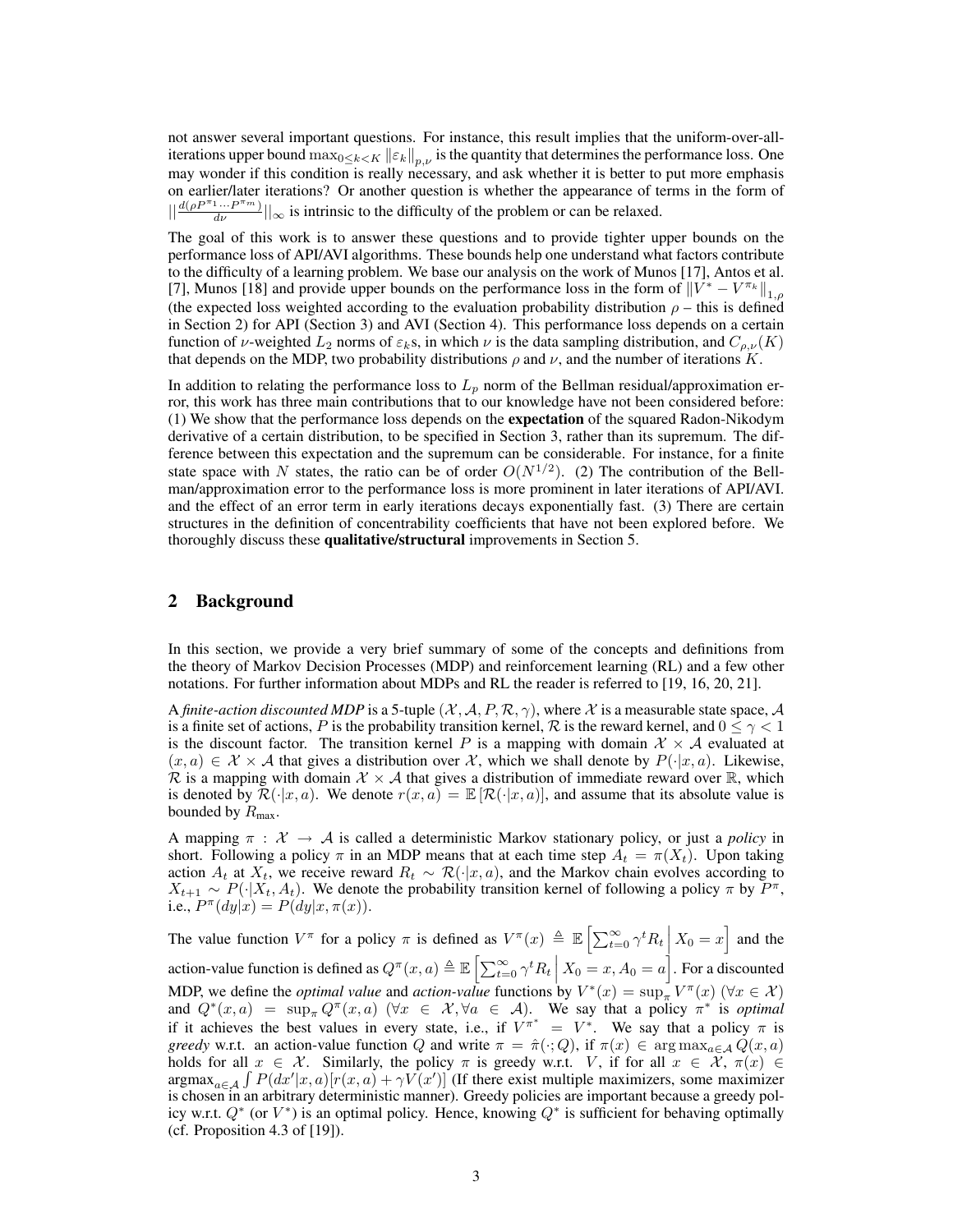We define the Bellman operator for a policy  $\pi$  as  $(T^{\pi}V)(x) \triangleq r(x, \pi(x)) + \gamma \int V^{\pi}(x')P(dx'|x, a)$ and  $(T^{\pi}Q)(x, a) \triangleq r(x, a) + \gamma \int Q(x', \pi(x')) P(dx'|x, a)$ . Similarly, the Bellman optimality operator is defined as  $(T^*V)(x) \triangleq \max_a \{r(x,a) + \gamma \int V(x')P(dx'|x,a)\}$  and  $(T^*Q)(x,a) \triangleq$  $r(x, a) + \gamma \int \max_{a'} Q(x', a') P(dx'|x, a).$ 

For a measurable space  $\mathcal X$ , with a  $\sigma$ -algebra  $\sigma_{\mathcal X}$ , we define  $\mathcal M(\mathcal X)$  as the set of all probability measures over  $\sigma_{\chi}$ . For a probability measure  $\rho \in \mathcal{M}(\mathcal{X})$  and the transition kernel  $P^{\pi}$ , we define  $\rho P^{\pi}(dx') = \int P(dx'|x, \pi(x)) d\rho(x)$ . In words,  $\rho(P^{\pi})^m \in \mathcal{M}(\mathcal{X})$  is an *m*-step-ahead probability distribution of states if the starting state distribution is  $\rho$  and we follow  $P^{\pi}$  for m steps. In what follows we shall use  $||V||_{p,\nu}$  to denote the  $L^p(\nu)$ -norm of a measurable function  $V: \mathcal{X} \to \mathbb{R}$ :  $||V||_{p,\nu}^p \triangleq \nu |V|^p \triangleq \int_{\mathcal{X}} |V(x)|^p d\nu(x)$ . For a function  $Q : \mathcal{X} \times \mathcal{A} \mapsto \mathbb{R}$ , we define  $||Q||_{p,\nu}^p \triangleq$  $\frac{1}{|\mathcal{A}|}\sum_{a\in\mathcal{A}}\int_{\mathcal{X}}|Q(x,a)|^p d\nu(x).$ 

# 3 Approximate Policy Iteration

Consider the API procedure and the sequence  $Q_0 \to \pi_1 \to Q_1 \to \pi_2 \to \cdots \to Q_{K-1} \to \pi_K$ , where  $\pi_k$  is the greedy policy w.r.t.  $Q_{k-1}$  and  $Q_k$  is the approximate action-value function for policy  $\pi_k$ . For the sequence  $\{Q_k\}_{k=0}^{K-1}$ , denote the Bellman Residual (BR) and policy Approximation Error (AE) at each iteration by

$$
\varepsilon_k^{\text{BR}} = Q_k - T^{\pi_k} Q_k,\tag{1}
$$

$$
\varepsilon_k^{\text{AE}} = Q_k - Q^{\pi_k}.\tag{2}
$$

The goal of this section is to study the effect of  $\nu$ -weighted  $L_{2p}$  norm of the Bellman residual sequence  $\{\varepsilon_k^{BR}\}_{k=0}^{K-1}$  or the policy evaluation approximation error sequence  $\{\varepsilon_k^{AE}\}_{k=0}^{K-1}$  on the performance loss  $\|\ddot{Q}^* - Q^{\pi_K}\|_{p,\rho}$  of the outcome policy  $\pi_K$ .

The choice of  $\rho$  and  $\nu$  is arbitrary, however, a natural choice for  $\nu$  is the sampling distribution of the data, which is used by the policy evaluation module. On the other hand, the probability distribution  $\rho$  reflects the importance of various regions of the state space and is selected by the practitioner. One common choice, though not necessarily the best, is the stationary distribution of the optimal policy.

Because of the dynamical nature of MDP, the performance loss  $\|Q^* - Q^{\pi_K}\|_{p,\rho}$  depends on the difference between the sampling distribution  $\nu$  and the future-state distribution in the form of  $\rho P^{\pi_1} P^{\pi_2} \cdots$ . The precise form of this dependence will be formalized in Theorems 3 and 4. Before stating the results, we require to define the following *concentrability* coefficients.

**Definition 2** (Expected Concentrability of the Future-State Distribution). *Given*  $\rho, \nu \in \mathcal{M}(\mathcal{X})$ ,  $\nu \ll \lambda^1$  ( $\lambda$  is the Lebesgue measure),  $m \geq 0$ , and an arbitrary sequence of stationary policies  $\{\pi_m\}_{m\geq 1}$ , let  $\rho P^{\pi_1}P^{\pi_2} \ldots P^{\pi_m} \in \mathcal{M}(\mathcal{X})$  denote the future-state distribution obtained when the first state is distributed according to  $\rho$  and then we follow the sequence of policies  $\{\pi_k\}_{k=1}^m.$ 

*Define the following concentrability coefficients that is used in API analysis:*

$$
c_{PI_1,\rho,\nu}(m_1, m_2; \pi) \triangleq \left(\mathbb{E}_{X \sim \nu} \left[ \left| \frac{d\left(\rho(P^{\pi^*})^{m_1}(P^{\pi})^{m_2}\right)}{d\nu}(X) \right|^2 \right] \right)^{\frac{1}{2}},
$$
  

$$
c_{PI_2,\rho,\nu}(m_1, m_2; \pi_1, \pi_2) \triangleq \left(\mathbb{E}_{X \sim \nu} \left[ \left| \frac{d\left(\rho(P^{\pi^*})^{m_1}(P^{\pi_1})^{m_2}P^{\pi_2}\right)}{d\nu}(X) \right|^2 \right] \right)^{\frac{1}{2}},
$$
  

$$
c_{PI_3,\rho,\nu} \triangleq \left(\mathbb{E}_{X \sim \nu} \left[ \left| \frac{d\left(\rho P^{\pi^*}\right)}{d\nu}(X) \right|^2 \right] \right)^{\frac{1}{2}},
$$

<sup>&</sup>lt;sup>1</sup>For two measures  $\nu_1$  and  $\nu_2$  on the same measurable space, we say that  $\nu_1$  is absolutely continuous with respect to  $\nu_2$  (or  $\nu_2$  dominates  $\nu_1$ ) and denote  $\nu_1 \ll \nu_2$  iff  $\nu_2(A) = 0 \Rightarrow \nu_1(A) = 0$ .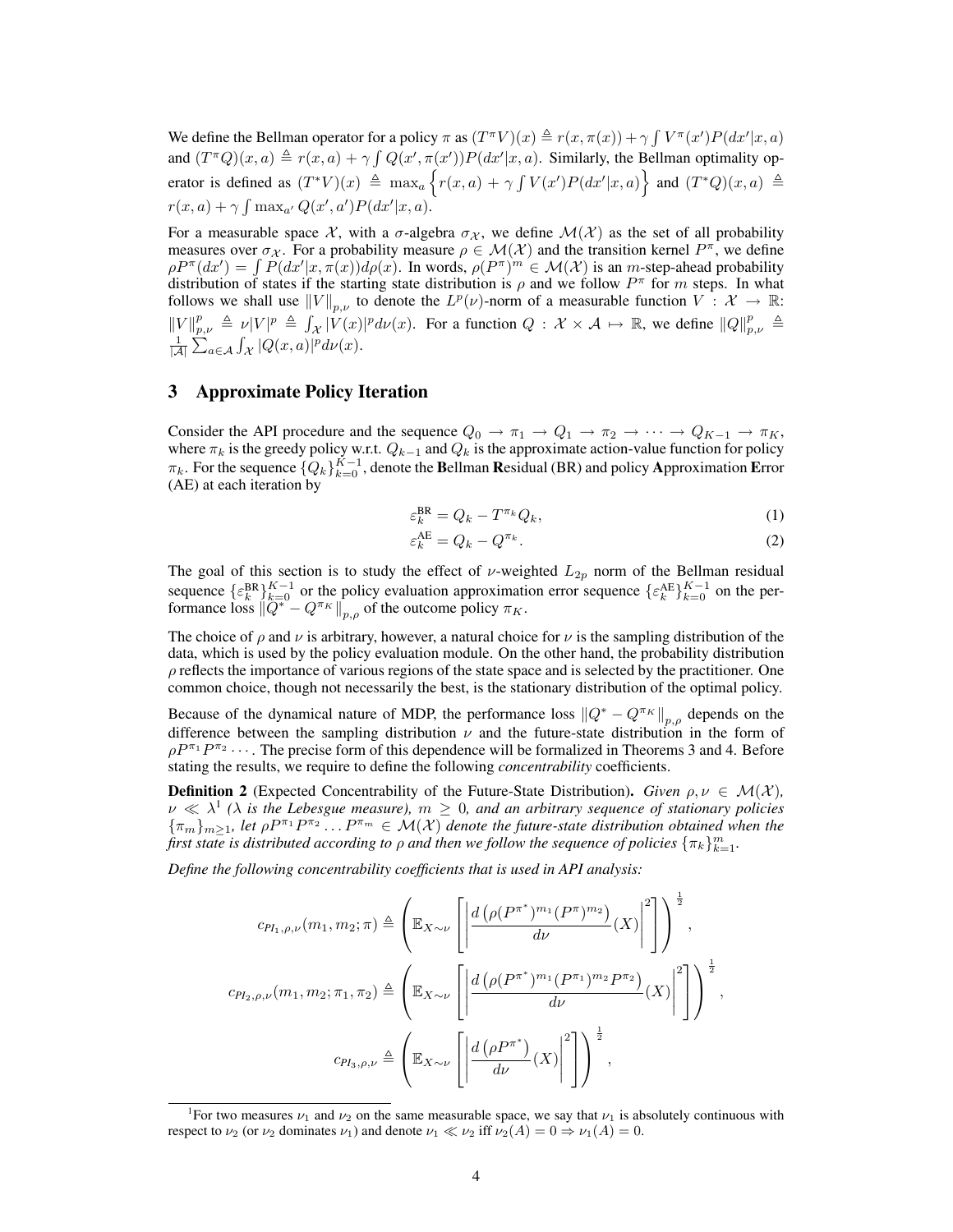with the understanding that if the future-state distribution  $\rho(P^{\pi^*})^{m_1}(P^{\pi})^{m_2}$ *(or*  $\rho(P^{\pi^*})^{m_1}(P^{\pi_1})^{m_2}P^{\pi_2}$  *or*  $\rho P^{\pi^*}$ *)* is not absolutely continuous w.r.t. v, then we take  $c_{PI_1,\rho,\nu}(m_1,m_2;\pi) = \infty$  *(similar for others).* 

*Also define the following concentrability coefficient that is used in AVI analysis:*

$$
c_{VI,\rho,\nu}(m_1,m_2;\pi)\triangleq\left(\mathbb{E}_{X\sim\nu}\left[\left|\frac{d\left(\rho(P^\pi)^{m_1}(P^{\pi^*})^{m_2}\right)}{d\nu}(X)\right|^2\right]\right)^{\frac{1}{2}},
$$

with the understanding that if the future-state distribution  $\rho(P^{\pi^*})^{m_1}(P^{\pi})^{m_2}$  is not absolutely con*tinuous w.r.t.*  $\nu$ *, then we take*  $c_{VI,\rho,\nu}(m_1, m_2; \pi) = \infty$ *.* 

In order to compactly present our results, we define the following notation:

$$
\alpha_k = \frac{(1 - \gamma)\gamma^{K-k-1}}{1 - \gamma^{K+1}} \qquad 0 \le k < K.
$$

**Theorem 3** (Error Propagation for API). Let  $p \geq 1$  be a real number, K be a positive integer, and  $Q_{max} \leq \frac{R_{max}}{1-\gamma}$ . Then for any sequence  $\{Q_k\}_{k=0}^{K-1} \subset B(\mathcal{X} \times \mathcal{A}, Q_{max})$  (space of  $Q_{max}$ *-bounded measurable functions defined on*  $X \times A$ *) and the corresponding sequence*  $\{\varepsilon_k\}_{k=0}^{K-1}$  *defined in* (1) *or* (2) *, we have*

$$
\|Q^* - Q^{\pi_K}\|_{p,\rho} \le \frac{2\gamma}{(1-\gamma)^2} \left[ \inf_{r \in [0,1]} C_{Pl(BRAE),\rho,\nu}^{\frac{1}{2p}}(K; r) \mathcal{E}^{\frac{1}{2p}}(\varepsilon_0,\ldots,\varepsilon_{K-1};r) + \gamma^{\frac{K}{p}-1} R_{\text{max}} \right].
$$
  
where  $\mathcal{E}(\varepsilon_0,\ldots,\varepsilon_{K-1};r) = \sum_{k=0}^{K-1} \alpha_k^{2r} \|\varepsilon_k\|_{2p,\nu}^{2p}.$ 

*(a)* If  $\varepsilon_k = \varepsilon^{BR}$  for all  $0 \leq k < K$ , we have

$$
C_{PI(BR),\rho,\nu}(K;r) = \left(\frac{1-\gamma}{2}\right)^2 \sup_{\pi'_0,\dots,\pi'_K} \sum_{k=0}^{K-1} \alpha_k^{2(1-r)} \left(\sum_{m\geq 0} \gamma^m \left(c_{PI_1,\rho,\nu}(K-k-1,m+1;\pi'_{k+1})+\right)\right)^2.
$$
  

$$
c_{PI_1,\rho,\nu}(K-k,m;\pi'_k)\right)^2.
$$

*(b)* If  $\varepsilon_k = \varepsilon^{AE}$  for all  $0 \leq k < K$ , we have

$$
C_{PI(AE),\rho,\nu}(K;r,s) = \left(\frac{1-\gamma}{2}\right)^2 \sup_{\pi'_0,\dots,\pi'_K} \sum_{k=0}^{K-1} \alpha_k^{2(1-r)} \left(\sum_{m\geq 0} \gamma^m c_{PI_1,\rho,\nu}(K-k-1,m+1;\pi'_{k+1}) + \sum_{m\geq 1} \gamma^m c_{PI_2,\rho,\nu}(K-k-1,m;\pi'_{k+1},\pi'_k) + c_{PI_3,\rho,\nu}\right)^2.
$$

# 4 Approximate Value Iteration

Consider the AVI procedure and the sequence  $V_0 \rightarrow V_1 \rightarrow \cdots \rightarrow V_{K-1}$ , in which  $V_{k+1}$  is the result of approximately applying the Bellman optimality operator on the previous estimate  $V_k$ , i.e.,  $V_{k+1} \approx T^*V_k$ . Denote the approximation error caused at each iteration by

$$
\varepsilon_k = T^* V_k - V_{k+1}.
$$
\n(3)

The goal of this section is to analyze AVI procedure and to relate the approximation error sequence  $\{\varepsilon_k\}_{k=0}^{K-1}$  to the performance loss  $\|V^* - V^{\pi_K}\|_{p,\rho}$  of the obtained policy  $\pi_K$ , which is the greedy policy w.r.t.  $V_{K-1}$ .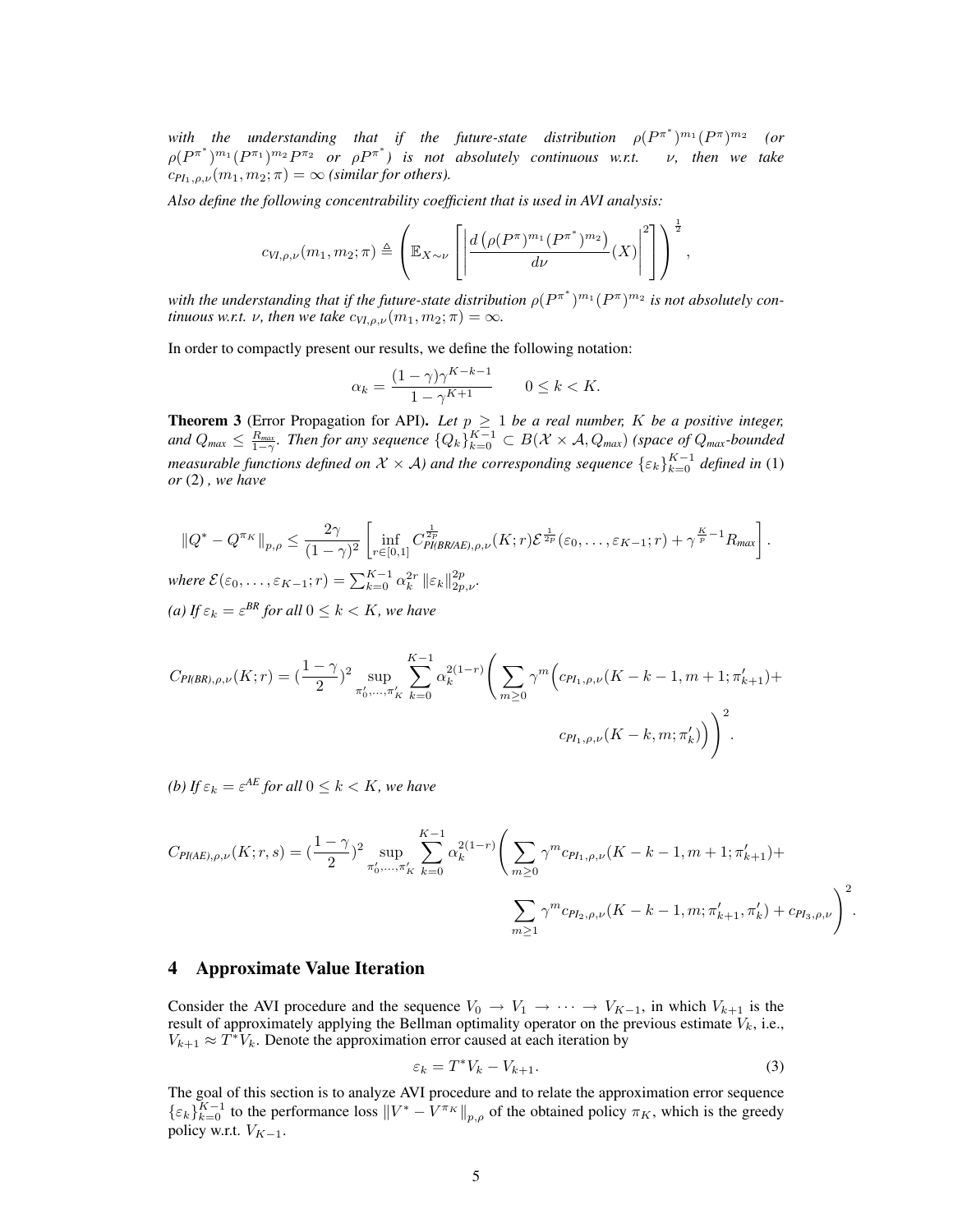**Theorem 4** (Error Propagation for AVI). Let  $p \geq 1$  be a real number, K be a positive integer, and  $V_{max} \leq \frac{R_{max}}{1-\gamma}$ . Then for any sequence  $\{V_k\}_{k=0}^{K-1} \subset B(\mathcal{X}, V_{max})$ , and the corresponding sequence  $\{\varepsilon_k\}_{k=0}^{K-1}$  defined in (3), we have

$$
||V^* - V^{\pi_K}||_{p,\rho} \leq \frac{2\gamma}{(1-\gamma)^2} \left[ \inf_{r \in [0,1]} C^{\frac{1}{2p}}_{V,I,\rho,\nu}(K;r) \mathcal{E}^{\frac{1}{2p}}(\varepsilon_0,\ldots,\varepsilon_{K-1};r) + \frac{2}{1-\gamma} \gamma^{\frac{K}{p}} R_{\text{max}} \right],
$$

*where*

$$
C_{VI,\rho,\nu}(K;r) = \left(\frac{1-\gamma}{2}\right)^2 \sup_{\pi'} \sum_{k=0}^{K-1} \alpha_k^{2(1-r)} \left( \sum_{m\geq 0} \gamma^m \left( c_{VI,\rho,\nu}(m,K-k;\pi') + c_{VI,\rho,\nu}(m+1,K-k-1;\pi') \right) \right)^2,
$$

and  $\mathcal{E}(\varepsilon_0, \ldots, \varepsilon_{K-1}; r) = \sum_{k=0}^{K-1} \alpha_k^{2r} \, \|\varepsilon_k\|_{2p,\nu}^{2p}.$ 

## 5 Discussion

In this section, we discuss significant improvements of Theorems 3 and 4 over previous results such as [16, 18, 17, 7].

#### 5.1  $L_p$  norm instead of  $L_\infty$  norm

As opposed to most error upper bounds, Theorems 3 and 4 relate  $\left\|V^* - V^{\pi_K}\right\|_{p,\rho}$  to the  $L_p$  norm of the approximation or Bellman errors  $\|\varepsilon_k\|_{2p,\nu}$  of iterations in API/AVI. This should be contrasted with the traditional, and more conservative, results such as  $\limsup_{k\to\infty} ||V^* - V^{\pi_k}||_{\infty} \le$  $\frac{2\gamma}{(1-\gamma)^2}$  lim sup $_{k\to\infty}$   $\|V^{\pi_k} - V_k\|_{\infty}$  for API (Proposition 6.2 of Bertsekas and Tsitsiklis [16]). The use of  $L_p$  norm not only is a huge improvement over conservative supremum norm, but also allows us to benefit from the vast literature on supervised learning techniques, which usually provides error upper bounds in the form of  $L_p$  norms, in the context of RL/Planning problems. This is especially interesting for the case of  $p = 1$  as the performance loss  $||V^* - V^{\pi_K}||_{1,\rho}$  is the difference between the expected return of the optimal policy and the resulted policy  $\pi_K$  when the initial state distribution is  $\rho$ . Convenient enough, the errors appearing in the upper bound are in the form of  $||\varepsilon_k||_{2,\nu}$ which is very common in the supervised learning literature. This type of improvement, however, has been done in the past couple of years [18, 17, 7] - see Proposition 1 in Section 1.

#### 5.2 Expected versus supremum concentrability of the future-state distribution

The concentrability coefficients (Definition 2) reflect the effect of future-state distribution on the performance loss  $\left\|V^* - V^{\pi_K}\right\|_{p,\rho}$ . Previously it was thought that the key contributing factor to the performance loss is the supremum of the Radon-Nikodym derivative of these two distributions. This is evident in the definition of  $C_{\rho,\nu}$  in Proposition 1 where we have terms in the form of  $\left|\frac{d(\rho(P^{\pi})^m)}{d\nu}\right|_{\infty}$ 

instead of  $\left( \mathbb{E}_{X \sim \nu} \left[ \left| \frac{d(\rho(P^{\pi})^m)}{d\nu} (X) \right|^2 \right] \right)^{\frac{1}{2}}$  that we have in Definition 2.

Nevertheless, it turns out that the key contributing factor that determines the performance loss is the *expectation* of the squared Radon-Nikodym derivative instead of its supremum. Intuitively this implies that even if for some subset of  $\mathcal{X}' \subset \mathcal{X}$  the ratio  $\frac{d(\rho(P^{\pi})^m)}{d\nu}$  is large but the probability  $\nu(\mathcal{X}')$ is very small, performance loss due to it is still small. This phenomenon has not been suggested by previous results.

As an illustration of this difference, consider a Chain Walk with 1000 states with a single policy that drifts toward state 1 of the chain. We start with  $\rho(x) = \frac{1}{201}$  for  $x \in [400, 600]$  and zero everywhere else. Then we evaluate both  $\left|\left|\frac{d(\rho(P^{\pi})^m)}{d\nu}\right|\right|_{\infty}$  and  $\left(\mathbb{E}_{X\sim\nu}\left[\left|\frac{d(\rho(P^{\pi})^m)}{d\nu}\right|^2\right]\right)^{\frac{1}{2}}$  for  $m=1,2,\ldots$  when  $\nu$ is the uniform distribution. The result is shown in Figure 1a. One sees that the ratio is constant in the beginning, but increases when the distribution  $\rho(P^{\pi})^m$  concentrates around state 1, until it reaches steady-state. The growth and the final value of the expectation-based concentrability coefficient is much smaller than that of supremum-based.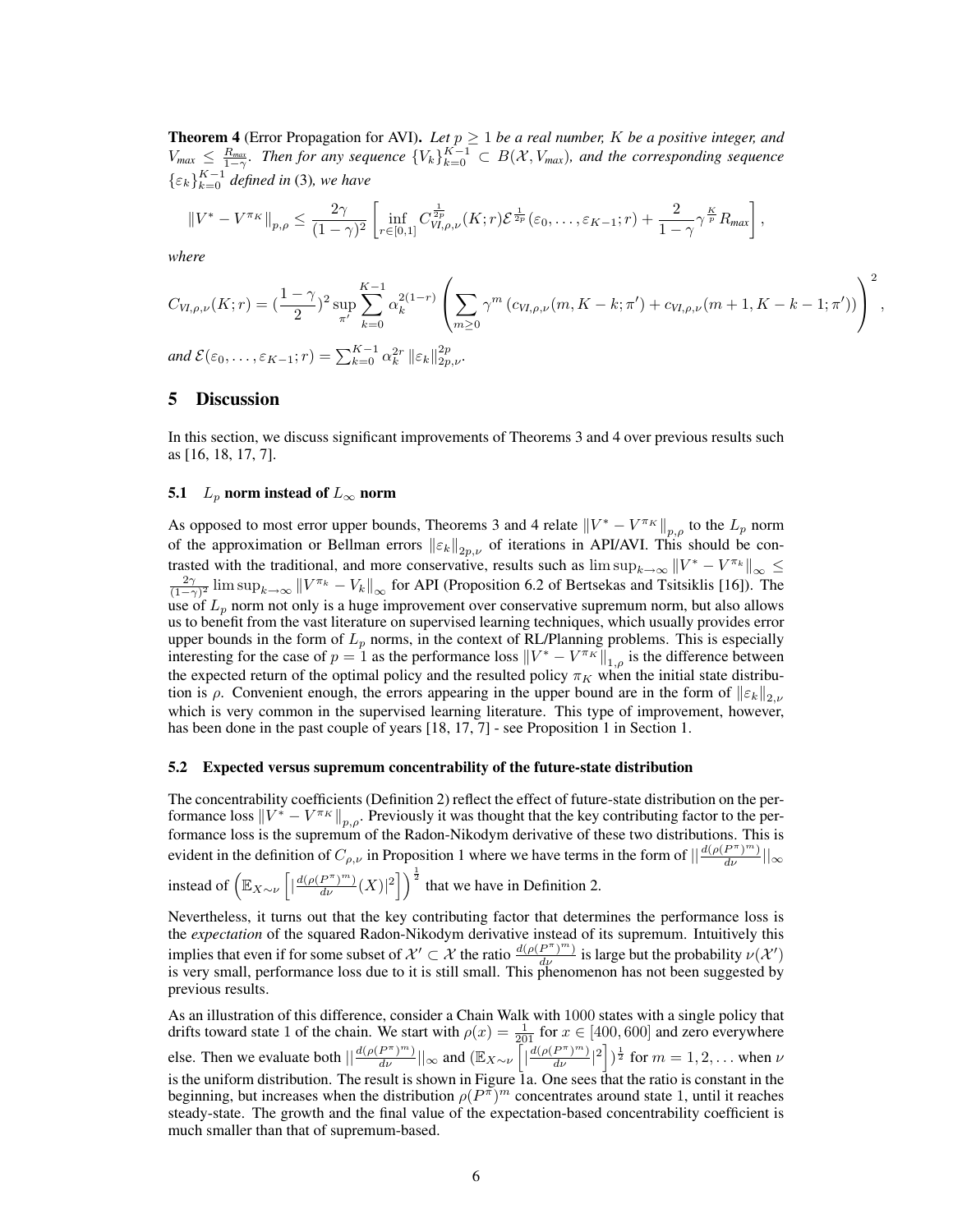

Figure 1: (a) Comparison of  $\mathbb{E}_{X \sim \nu} \left[ \left| \frac{d(\rho(P^{\pi})^m)}{d\nu} \right|^2 \right]^{\frac{1}{2}}$  and  $\mathbb{I}$  $d(\rho(P^{\pi})^m)$  $\left.\frac{P^{\pi})^m}{d\nu}\right|_{\infty}$ (b) Comparison of  $||Q^* - Q_k||_1$  for uniform and exponential data sampling schedule. The total number of samples is the same. [The Y -scale of both plots is logarithmic.]

It is easy to show that if the Chain Walk has  $N$  states and the policy has the same concentrating behavior and  $\nu$  is uniform, then  $\left|\frac{d(\rho(P^{\pi})^m)}{d\nu}\right| \right|_{\infty} \to N$ , while  $(\mathbb{E}_{X \sim \nu} \left[ \left|\frac{d(\rho(P^{\pi})^m)}{d\nu}\right|^2 \right])^{\frac{1}{2}} \to N$ √  $N$  when  $m \to \infty$ . The ratio, therefore, would be of order  $\Theta(\sqrt{N})$ . This clearly shows the improvement of this new analysis in a simple problem. One may anticipate that this sharper behavior happens in many other problems too.

More generally, consider  $C_{\infty} = ||\frac{d\mu}{d\nu}||_{\infty}$  and  $C_{L_2} = (\mathbb{E}_{X \sim \nu} \left[ |\frac{d\mu}{d\nu}|^2 \right])^{\frac{1}{2}}$ . For a finite state space with N states and  $\nu$  is the uniform distribution,  $C_{\infty} \leq N$  but  $C_{L_2} \leq$ √ N. Neglecting all other differences between our results and the previous ones, we get a performance upper bound in the form of  $||Q^* - Q^{\pi_K}||_{1,\rho} \le c_1(\gamma)O(N^{1/4}) \sup_k ||\varepsilon_k||_{2,\nu}$ , while Proposition 1 implies that  $||Q^* - Q^{\pi_K}||_{1,\rho} \leq c_2(\gamma)O(N^{1/2}) \sup_k ||\epsilon_k||_{2,\nu}$ . This difference between  $O(N^{1/4})$  and  $O(N^{1/2})$ shows a significant improvement.

#### 5.3 Error decaying property

Theorems 3 and 4 show that the dependence of performance loss  $\left\|V^* - V^{\pi_K}\right\|_{p,\rho}$  (or  $\|Q^* - Q^{\pi_K}\|_{p,\rho}$  on  $\{\varepsilon_k\}_{k=0}^{K-1}$  is in the form of  $\mathcal{E}(\varepsilon_0,\ldots,\varepsilon_{K-1};r) = \sum_{k=0}^{K-1} \alpha_k^{2r} \| \varepsilon_k \|_{2p,\nu}^{2p}$ . This has a very special structure in that the approximation errors at later iterations have more contribution to the final performance loss. This behavior is obscure in previous results such as [17, 7] that the dependence of the final performance loss is expressed as  $\mathcal{E}(\varepsilon_0, \dots, \varepsilon_{K-1}; r) = \max_{k=0,\dots,K-1} ||\varepsilon_k||_{n,v}$ (see Proposition 1).

This property has practical and algorithmic implications too. It says that it is better to put more effort on having a lower Bellman or approximation error at later iterations of API/AVI. This, for instance, can be done by gradually increasing the number of samples throughout iterations, or to use more powerful, and possibly computationally more expensive, function approximators for the later iterations of API/AVI.

To illustrate this property, we compare two different sampling schedules on a simple MDP. The MDP is a 100-state, 2-action chain similar to Chain Walk problem in the work of Lagoudakis and Parr [5]. We use AVI with a lookup-table function representation. In the first sampling schedule, every 20 iterations we generate a fixed number of *fresh* samples by following a uniformly random walk on the chain (this means that we throw away old samples). This is the *fixed* strategy. In the *exponential* strategy, we again generate new samples every 20 iterations but the number of samples at the  $k^{\text{th}}$  iteration is  $ck^{\gamma}$ . The constant c is tuned such that the total number of both sampling strategy is almost the same (we give a slight margin of about 0.1% of samples in favor of the fixed strategy). What we compare is  $\|\bar{Q}^* - Q_k\|_{1,\nu}$  when  $\nu$  is the uniform distribution. The result can be seen in Figure 1b. The improvement of the exponential sampling schedule is evident. Of course, one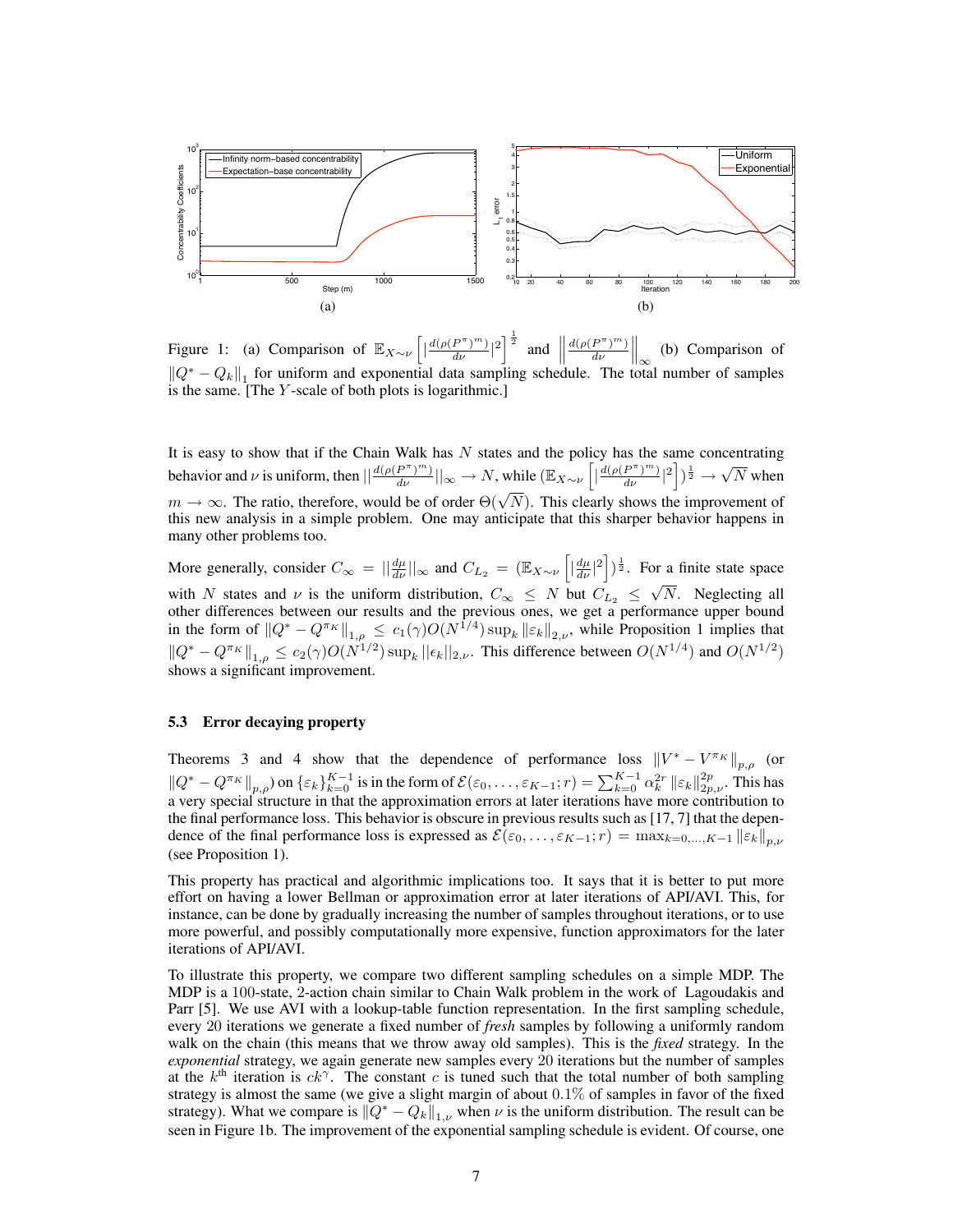may think of more sophisticated sampling schedules but this simple illustration should be sufficient to attract the attention of practitioners to this phenomenon.

## 5.4 Restricted search over policy space

One interesting feature of our results is that it puts more structure and restriction on the way policies may be selected. Comparing  $C_{\text{PI},\rho,\nu}(K;r)$  (Theorem 3) and  $C_{\text{VI},\rho,\nu}(K;r)$  (Theorem 4) with  $C_{\rho,\nu}$ (Proposition 1) we see that:

(1) Each concentrability coefficient in the definition of  $C_{\text{PI},\rho,\nu}(K;r)$  depends only on a single or two policies (e.g.,  $\pi'_k$  in  $c_{\text{PI}_1,\rho,\nu}(K-k,m;\pi'_k)$ ). The same is true for  $C_{\text{VI},\rho,\nu}(K;r)$ . In contrast, the  $m<sup>th</sup>$  term in  $C_{\rho,\nu}$  has  $\pi_1, \ldots, \pi_m$  as degrees of freedom, and this number is growing as  $m \to \infty$ .

(2) The operator sup in  $C_{\text{PI},\rho,\nu}$  and  $C_{\text{VI},\rho,\nu}$  appears *outside* the summation. Because of that, we only have  $K + 1$  degrees of freedom  $\pi_0^{\gamma}, \ldots, \pi_K^{\gamma}$  to choose from in API and remarkably only a single degree of freedom in AVI. On the other other hand, sup appears *inside* the summation in the definition of  $C_{\rho,\nu}$ . One may construct an MDP that this difference in the ordering of sup leads to an arbitrarily large ratio of two different ways of defining the concentrability coefficients.

(3) In API, the definitions of concentrability coefficients  $c_{\text{PI}_1,\rho,\nu}$ ,  $c_{\text{PI}_2,\rho,\nu}$ , and  $c_{\text{PI}_3,\rho,\nu}$  (Definition 2) imply that if  $\rho = \rho^*$ , the stationary distribution induced by an optimal policy  $\pi^*$ , then  $\begin{equation} c_{\text{PI}_1,\rho,\nu}(m_1,m_2;\pi) \ = \ c_{\text{PI}_1,\rho,\nu}(\cdot,m_2;\pi) \ = \ \left(\mathbb{E}_{X \sim \nu}\left[ \left| \right. \right. \right] \end{equation}$  $d(\rho^*(P^{\pi})^{m_2})$  $\frac{P^{\pi})^{m_2} }{d\nu}$  $\binom{2}{1}$   $\frac{1}{2}$  (similar for the other two coefficients). This special structure is hidden in the definition of  $C_{\rho,\nu}$  in Proposition 1, and instead we have an extra  $m_1$  degrees of flexibility.

Remark 1. *For general MDPs, the computation of concentrability coefficients in Definition 2 is difficult, as it is for similar coefficients defined in [18, 17, 7].*

## 6 Conclusion

To analyze an API/AVI algorithm and to study its statistical properties such as consistency or convergence rate, we require to (1) analyze the statistical properties of the algorithm running at each iteration, and (2) study the way the policy approximation/Bellman errors propagate and influence the quality of the resulted policy.

The analysis in the first step heavily uses tools from the Statistical Learning Theory (SLT) literature, e.g., Györfi et al. [22]. In some cases, such as AVI, the problem can be cast as a standard regression with the twist that extra care should be taken to the temporal dependency of data in RL scenario. The situation is a bit more complicated for API methods that directly aim for the fixed-point solution (such as LSTD and its variants), but still the same kind of tools from SLT can be used too – see Antos et al. [7], Maillard et al. [8].

The analysis for the second step is what this work has been about. In our Theorems 3 and 4, we have provided upper bounds that relate the errors at each iteration of API/AVI to the performance loss of the whole procedure. These bounds are qualitatively tighter than the previous results such as those reported by [18, 17, 7], and provide a better understanding of what factors contribute to the difficulty of the problem. In Section 5, we discussed the significance of these new results and the way they improve previous ones.

Finally, we should note that there are still some unaddressed issues. Perhaps the most important one is to study the behavior of concentrability coefficients  $c_{\text{PI}_1,\rho,\nu}(m_1, m_2; \pi)$ ,  $c_{\text{PI}_2,\rho,\nu}(m_1, m_2; \pi_1, \pi_2)$ , and  $c_{VI, \rho, \nu}(m_1, m_2; \pi)$  as a function of  $m_1, m_2$ , and of course the transition kernel P of MDP. A better understanding of this question alongside a good understanding of the way each term  $\varepsilon_k$  in  $\mathcal{E}(\varepsilon_0,\ldots,\varepsilon_{K-1};r)$  behaves, help us gain more insight about the error convergence behavior of the RL/Planning algorithms.

## References

[1] Damien Ernst, Pierre Geurts, and Louis Wehenkel. Tree-based batch mode reinforcement learning. *Journal of Machine Learning Research*, 6:503–556, 2005.